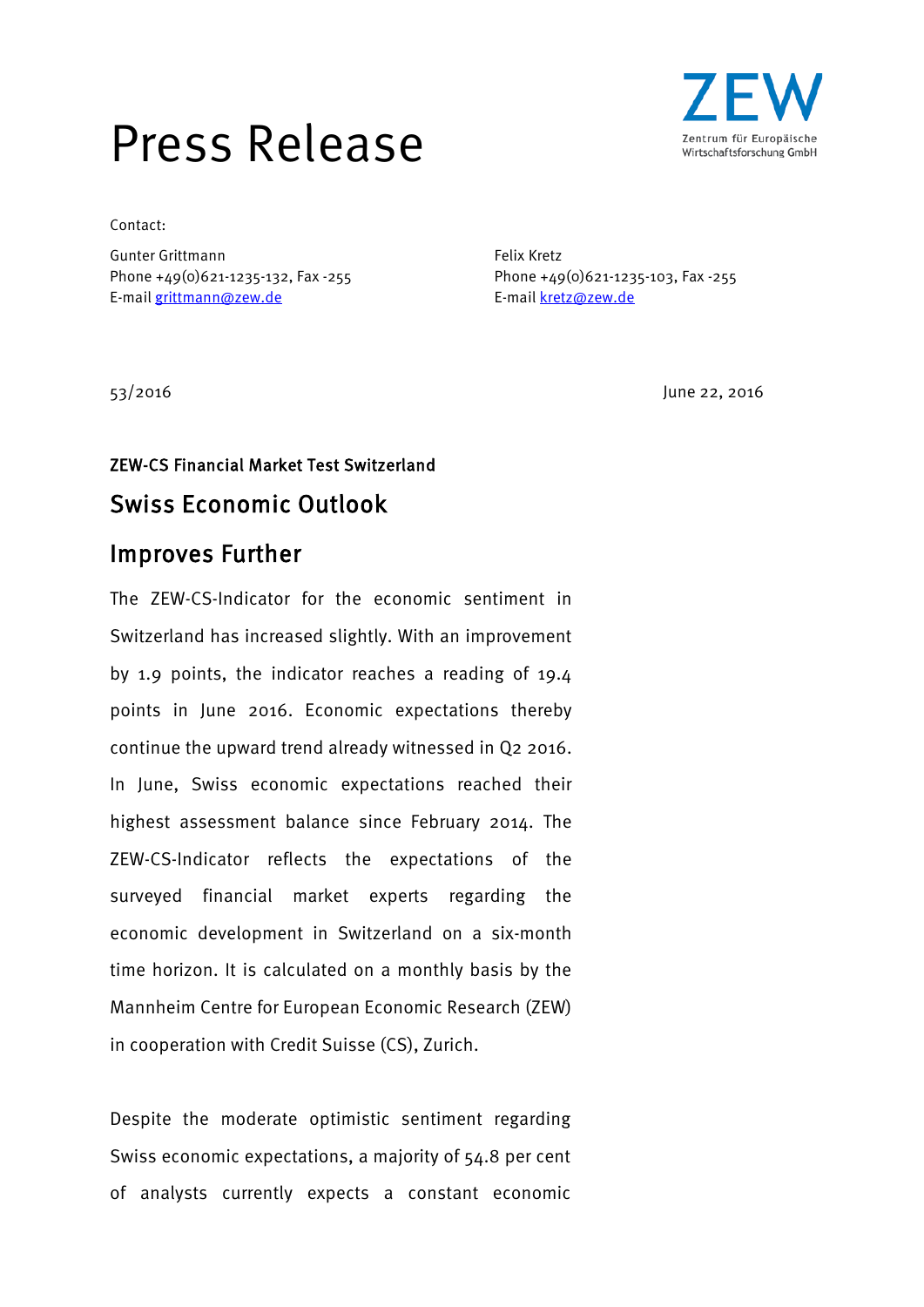environment over a six-month horizon. Furthermore, survey participants show a strong agreement regarding the assessment of Switzerland's current economic situation: 93.8 per cent of analysts evaluate the situation as "normal". None of the surveyed experts considers the current economic conditions to be "bad". Consequently, the indicator which reflects Switzerland's current economic environment increased to 6.2 points in June 2016.

With respect to stock markets, financial analysts expect to see a recovery. For Switzerland and the Eurozone, a majority of 53.6 per cent, respectively, expects increasing stock prices. For the US, a share of 48.2 per cent is optimistic. The indicators reflecting the aggregated stock market expectations rise to a reading of 39.3 points for Switzerland and the Eurozone, respectively. The expectations for US stock markets slightly lag behind, reaching an indicator level of 26.0 points.

#### Detailed Results:

More detailed results – including survey participants' assessment of developments in other countries – can be found in this month's edition of the "Switzerland Financial market report" (please note that the URL is case sensitive): http://www.zew.de/zew-cs-financialmarketreport

#### For more information please contact:

Dr. Lena Jaroszek (ZEW), Phone +49 (0)621/1235-380, E-mail [jaroszek@zew.de](mailto:jaroszek@zew.de) Lukas Gehrig (Credit Suisse), Phone +41 44 333 52 07, E-mail lukas.gehrig@credit-suisse.com